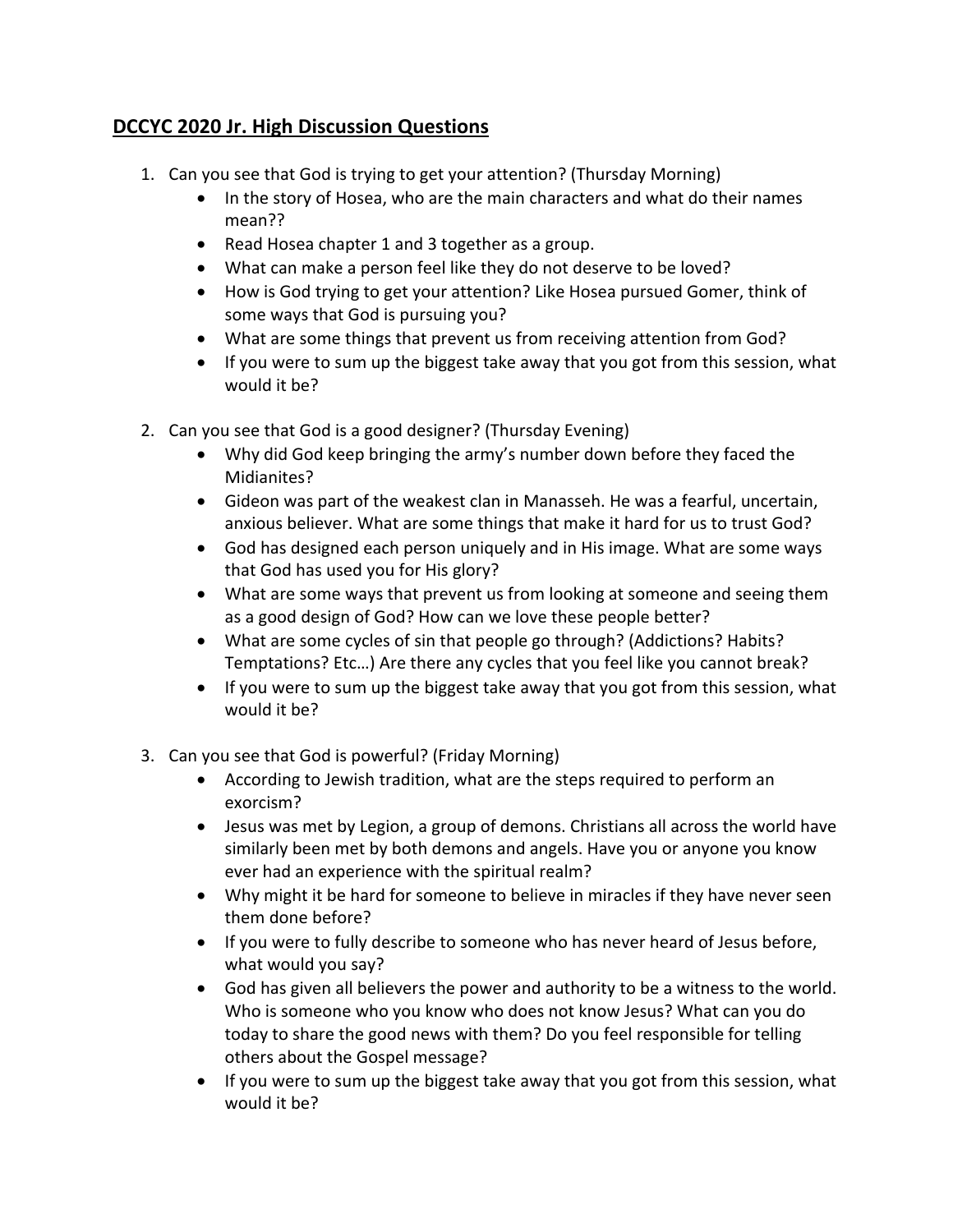- 4. Can you see that God wants what is best for His creation? (Friday Evening)
	- Why do you think that the father let the younger son leave him even though he knew it would be a bad decision?
	- Read Luke 15:11-32. Does the father love the older son or the younger son more? Is one more easy to love?
	- How could it be that a good God would let something bad happen and it still be considered "His best for you?"
	- Part of God's best work in us is in how He has provided special people in our lives to point us to Him. Is there anyone like this in your life that you can think of?
	- If someone finds God's people, they should also find God's provision. How will you show God's provision to someone tomorrow?
	- If you were to sum up the biggest take away that you got from this session, what would it be?
- 5. Can you see that God is making all things new? (Saturday Morning)
	- If you were to tell the tale of Paul's life in one sentence, what would it sound like?
	- Read Jeremiah 29:11-13. What does this verse mean to you?
	- How is God making things new in your life? Are there spaces in your life where you need a God-sized miracle to heal you?
	- What does it mean to abandon the old life and take on the new self? Ephesians 4:22-24.
	- How do you know that someone has been made new and is a new creation in Christ?
	- List some things in the world where you can see brokenness. Take some time to pray for these things.
	- If you were to sum up the biggest take away that you got from this session, what would it be?
- 6. Can you see that God is love? (Saturday Evening)
	- Why would someone want to go to heaven? How does someone have assurance that they will be with God in eternity?
	- What prevents us from seeing that God actually cares about us?
	- Close your eyes and imagine the person that you love most in the world. If someone told you to tie them up, put them on a bed of wood and to sacrifice them. Would you do it?
	- Do you actually believe that God loves you?
	- What does it look like for adults to love God? What does it look like for little kids to love God? What does it look like for you to love God?
	- Who is Jesus to you? Is there anyone who has never had a relationship with Him and feels the tug to start one with Him after this week?